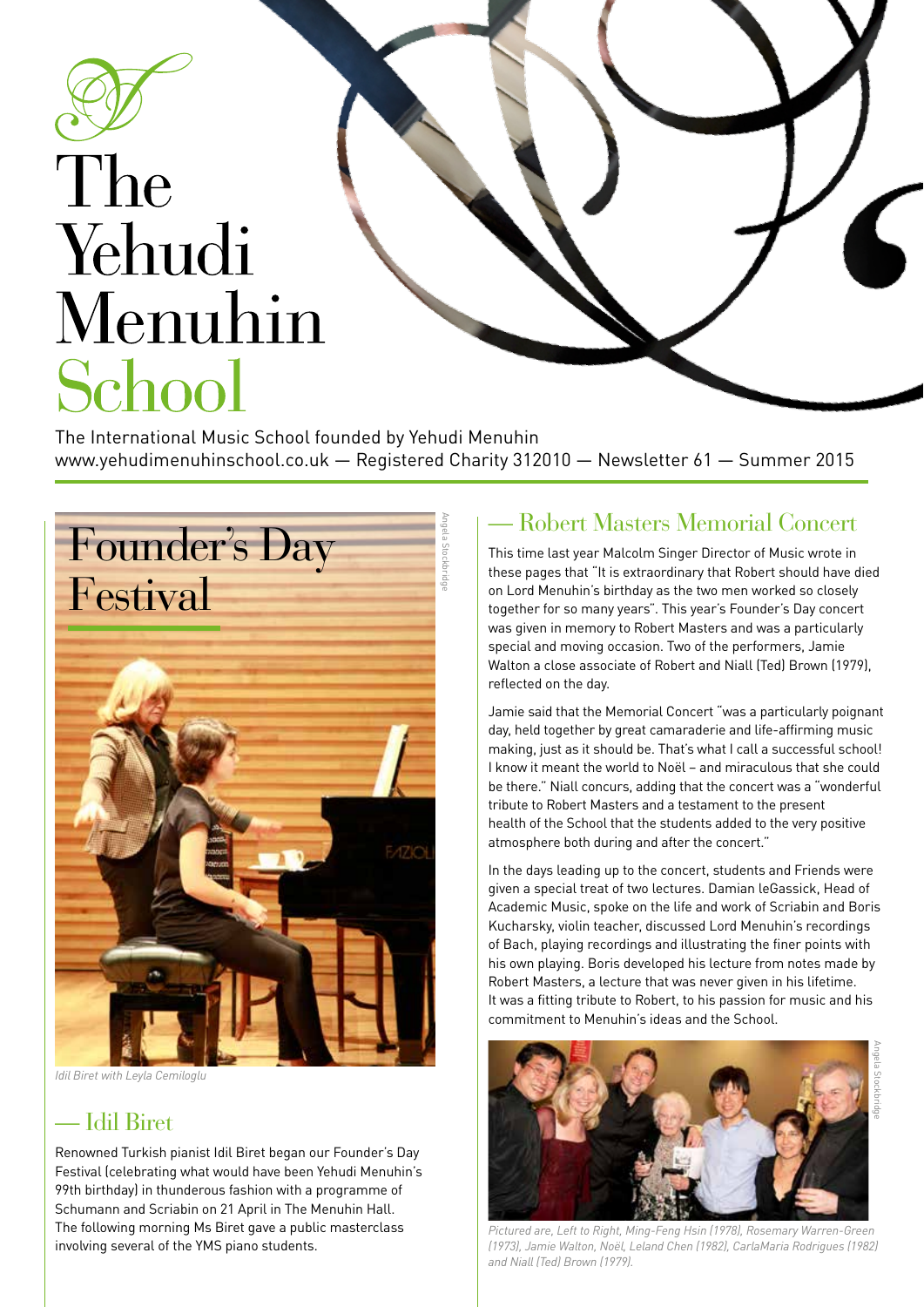### Musical Notes

#### — Winners

Many congratulations to YMS student Damir Durmanovic (16) on winning first prize in the Junior Intercollegiate Competition organised by the Beethoven Piano Society of Europe (BPSE) and held in the Austrian Cultural Forum near London's Hyde Park. Part of Damir's prize will be to perform in the BPSE's 2015 recital season.

Cosima Soulez Larivière (18) and SongHa Choi (16) both had great successes this term in competitions. Cosima came 2nd in the junior section of the 22nd Jeunesses International Violin Competition 'Dinu Lipatti' in Bucharest and was also awarded the Bach prize and SongHa won the XXII International Violin Competition 'Andrea Postacchini'.

#### — Lifetime Achievement Award

We are delighted and very proud indeed that our Chair of Governors Richard Morris was honoured with a Lifetime Achievement Award at the Music Teacher Awards for Excellence in March.



*Richard Morris*



### — Welcome Return

YMS pupils performed for the Oxted and Limpsfield Music Society, revisiting them for the first time in fourteen years.

The concert given at Hazelwood School comprised a Haydn quartet (Leonard Jaffe Barbosa (17), Katherine Yoon (16), Otoha Tabata (15) and Dilara Sahin (14)), violin concertos by Panufnik and Haydn (soloists Charlotte Saluste-Bridoux (19) and Qian Hui Ho (18) respectively), and Britten's *Simple Symphony*.

Many thanks also to Chairman of Governors Richard Morris and especially his wife Marian for so kindly and generously hosting the entire party for a delicious pre-concert supper at their home.



*Richard and Marian Morris with pupils after the concert*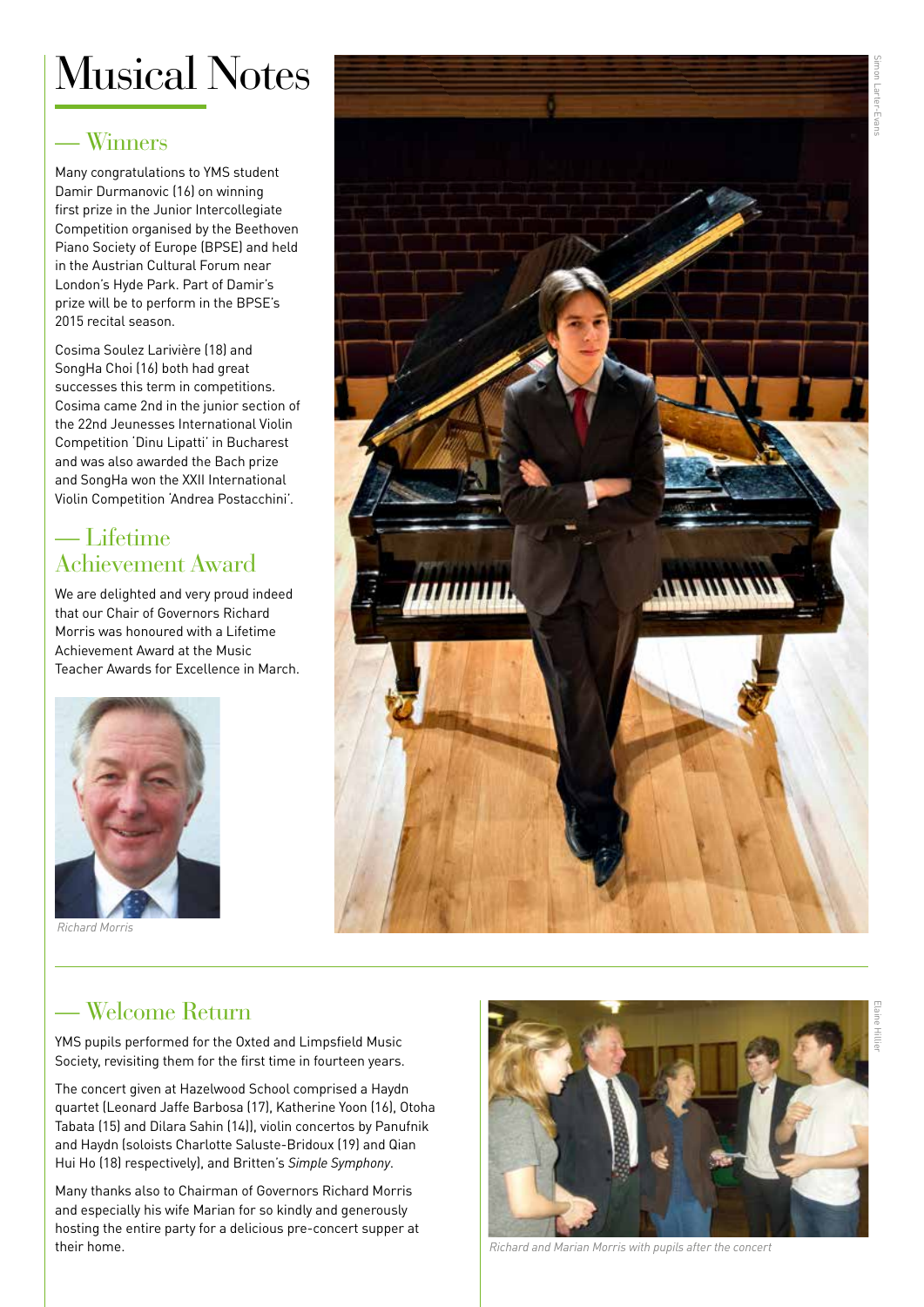

*Robert Levin*

#### — Techne to Phronesis – thinking beyond the notes

The inspirational pianist and musicologist Robert Levin from Harvard University's Music Department gave an energetic and entertaining lecture, packed with sage advice to YMS pupils. He then coached pupils in a number of performances, from solos to quartets.

We are very grateful to Robert for fitting us into his European tour and hope very much that he will return again soon.

#### — Cam Belter

We were delighted to return to Clare Hall at Cambridge University after a gap of four years to perform in its Intimate Engagements series, curated by Abigail Dolan, wife of YMS Classical Improvisation teacher David Dolan. A full and appreciative house was treated not just to a programme of chamber music, with quartets by Haydn and Schubert and Enescu's wonderful and enthralling Octet, but also to a practical demonstration of the way in which David encourages the pupils to develop a deeper understanding of the music through improvisation.



*Pictured are Dr Richard Hillier, David Horvat (17), Cosima Soulez Larivière, Andrew Samarasekara (18) and Bennet Ortmann (18).* 

#### — Giving Life on Earth

Pupils played at the Swiss Ambassador's Residence in Bryanston Square in London to launch the 2015 Gstaad Menuhin Festival (at which the School will be performing on 17 and 18 July) and in the evening at the Church of St John the Divine in Richmond upon Thames in aid of the Rainbow Fund for South Africa. The concert was introduced by naturalist and broadcaster Sir David Attenborough.



*Pictured with Sir David are Marcus Gaved (17), Joon Hurh (17), Breanainn O Mathuna (18), Misha Favis (18), Dorothea Schupelius (19) and Kevin Loh (17).* 

#### — Garsington Opera

The Cs enjoyed an evening at the opera as guests of Gail Getty and Nicola Creed, Executive Director of Garsington Opera. Set in the grounds of the glorious Wormsley Estate, pupils were among a select few watching a dress rehearsal of Benjamin Britten's 'Death in Venice', part of this summer's Garsington Opera season.

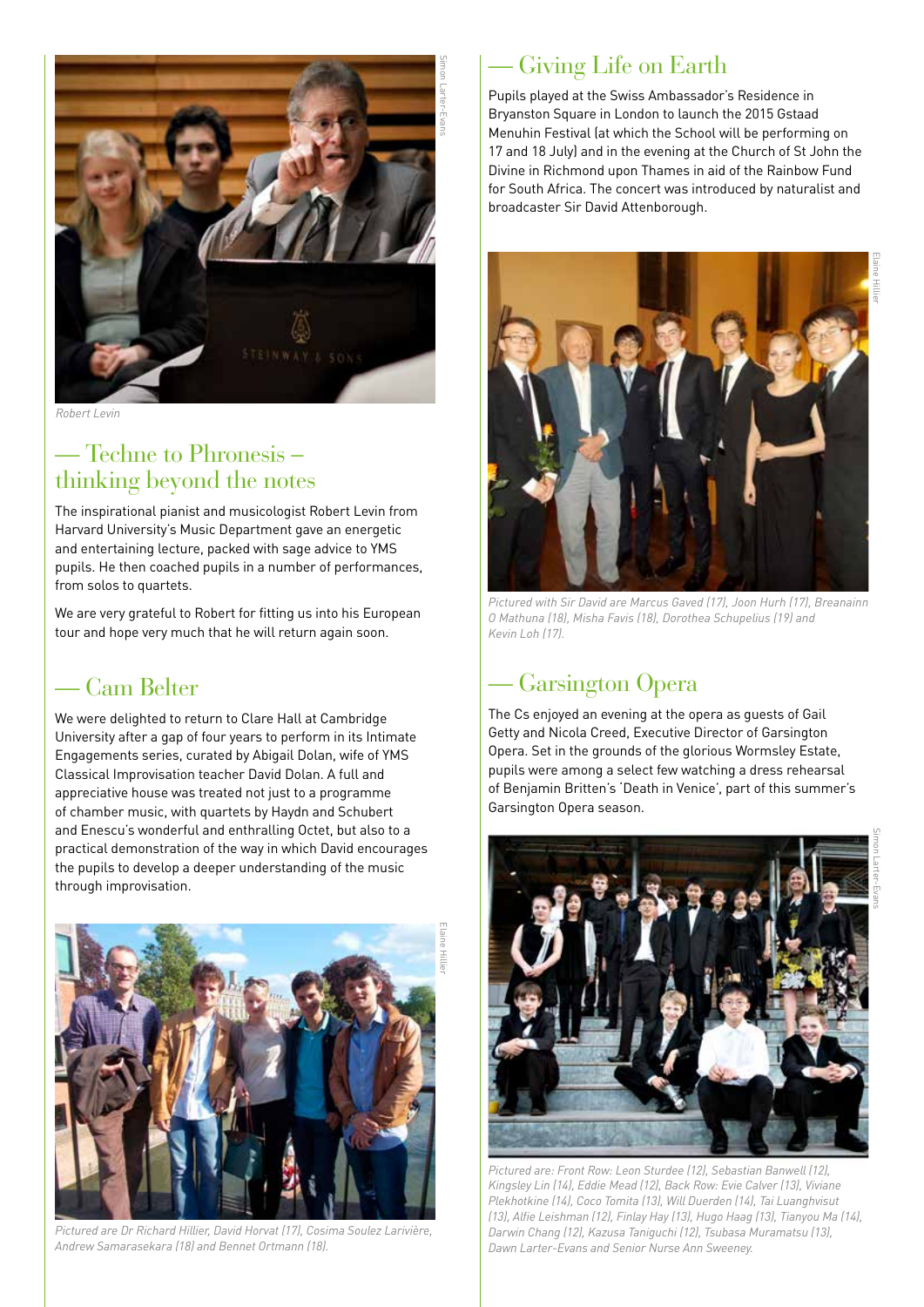#### — Power Play

Violist Lawrence Power gave a captivating and enthralling recital with pianist Simon Crawford-Phillips and the audience swiftly realised, if they didn't know it before, why Power is described as one of the leading violists of his generation.

A programme consisting of York Bowen, Schumann, Shostakovich and Prokofiev also included Mark-Anthony Turnage's *Power Play*, written specially for Power and Crawford-Phillips. The evening was rounded off by two exquisite encores by Mussorgsky.

#### — End of Year Concerts

As we come to the end of the year, pupils are preparing for the glorious summer festival and orchestral 'picnic' concerts. Many of the senior pupils are also preparing for the biannual tour to the Menuhin Festival in Gstaad.

The leaving students will alsto perform on 8 July in the annual Wigmore Hall concert.

2015 Leavers as pictured are:

Dorothea Schupelius, Charlotte Saluste-Bridoux, Misha Favis, Lucia Polo Moreno (20), Qian Hui Ho, Cosima Soulez Larivière, Philip Nelson (19), and Sam Staples (18)



#### — Leavers' destinations

**Misha Favis** auditioning in Germany in June

**Qian Hui Ho** studying at the National University of Singapore

**Lucia Polo Moreno** continuing studies at RCM with Caroline Emery

**Philip Nelson** continuing at RCM with Caroline Emery (ABRSM Scholarship) **Charlotte Saluste-Bridoux** continuing at RCM with Natasha Boyarsky

**Dorothea Schupelius** studying at RCM with Itzhak Rashkovsky

**Samuel Staples** continuing at GSMD with Boris Kucharsky

**Cosima Soulez Larivière** auditioning in Hanover in June

### And the rest

#### — Dressed for the weather?



Governor Stuart Mitchell gave an inspirational talk to pupils about his trek to the South Pole last December in aid of our Anniversary Appeal – raising more than £70,000 in the process. It was a riveting and entertaining evening. There were many questions afterwards, some wonderful pictures and film sequences, and we very much enjoyed watching Jeff Wu (17) dress up in Stuart's expedition gear – designed to weather temperatures as low as minus 50 degrees C.

We are extremely grateful to Stuart, both for making space in his busy schedule to come and talk to us, and for his commitment to the School, not just through this wonderful and practical demonstration of his support but also through all the work he does as Chairman of our Appeal Committee.

#### — Duke of Edinburgh

*Jenny Dexter writes:* A large group of 11 students spent 3 days and 2 nights on their Silver Duke of Edinburgh expedition in the South Downs. The terrain was tough and the backpacks heavy but the groups maintained great spirit whenever we met them. We camped in an idyllic spot in the Cuckmere Valley near the beach where there was not another person on the campsite, however we were joined by about a thousand sheep in the neighbouring fields! The next night was in Alfriston, where the groups cooked up all the noodles that they had carried there and enjoyed toasted marshmallows around a campfire. The students are now looking forward to their qualifying expedition in the New Forest.

Pictured are: Margarita Cantó Woltèche (15), Natasha Petrovic (15), Kevin Loh, Jeff Wu, Nicole Petrus Barracks (17), Leonardo Barbosa, Ursula Perks (17), Qing Qing Ponek (15), Breanainn O Mathuna, Katie Morgan (15), Joseph Pritchard.



*Ready for action*

Jenny Dexter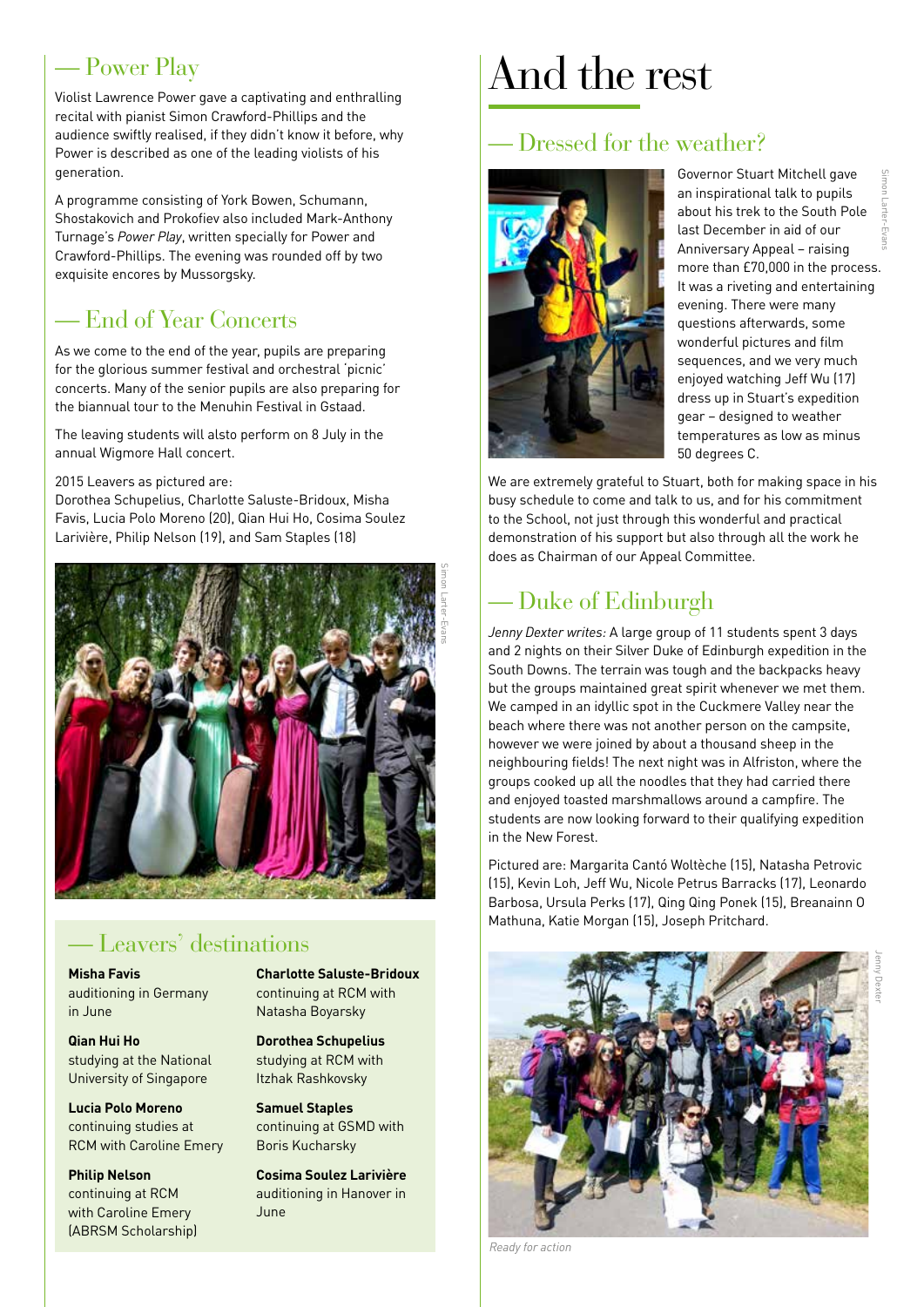#### — First Gold Awards

Philip Nelson, Qian Hui Ho and Rosie Bennett (2014) (YMS alumna), received their Gold Duke of Edinburgh's Award certificates at St James's Palace on Wednesday 25 March alongside other participants from the South East of England. Sharon Wong (2014) who also achieved her Gold Award sadly could not attend. The Duke of Edinburgh was there to congratulate all the award holders and we were lucky that he took the time to stop and chat to us. These are the first Gold Awards achieved by pupils at The Yehudi Menuhin School. A celebratory lunch with parents and guardians at the RAC Club on Pall Mall followed the presentation.



*Admiring their Gold Award*

#### — Running Away

Breanainn O Mathuna and Daniel Penney (16) returned for another crack at the Marlow 5-mile road race, determined to better their times from last spring. They were joined by Sergio Bucheli (17) who whipped past and beat Breanainn by a whisker. Improving on their placing from last year, all three boys ran exceptionally well, winning 2nd (Sergio), 3rd (Breanainn) and 4th (Daniel) places in the Junior Category.



*Sergio doing his Roger Bannister impression*

#### — From whence we came

*Louisa Staples (15) writes:* On 1 May, the B1s visited Down House in Kent, home to Charles Darwin and his family from 1842 to 1882. It was the place where he conducted many of his most acclaimed experiments. The Georgian manor is set in 20 acres of garden which was Darwin's laboratory and where he studied and recorded certain species and collected samples. In 1996, Down House was restored and, while the ground floor has been kept as close as possible to how it was when the Darwin family lived there, the second floor has been converted into a museum dedicated to Darwin's life, experiments, findings and voyages. With assistance from audio guides and very dedicated volunteers, the group made its way through the house and gardens and saw Darwin's original record books, preserved samples of birds and artefacts. One such is a bridge set with which Darwin and his wife would play every night in the drawing room. Pupils followed a walk round the back of the house which Darwin liked to take himself, so that he could think alone. It is possible that many of his most famous theories were formulated on those paths. Overall it was a very insightful day into the life and work of one of the world's most important scientists.

*Pictured are: Qing Qing Ponek, Katie Morgan, Joseph Pritchard, Otoha Tabata (16), Can Arisoy (15), Louisa Staples, Natasha Petrovic, SongHa Choi, Margarita Cantó Woltèche, Pere Puertas Masferrer (15), Max Calver (15).* 

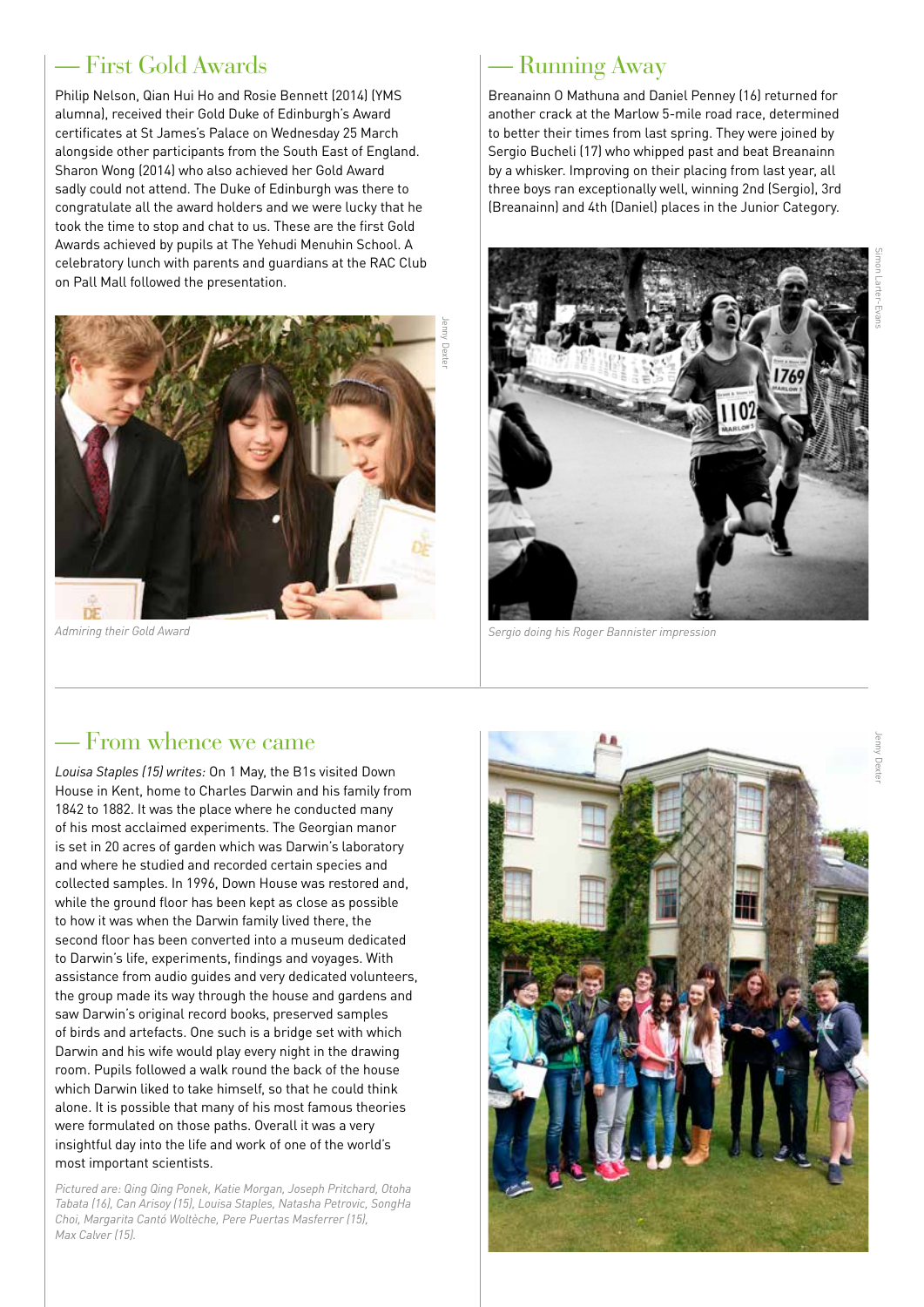#### — Ds Visit to the Lookout Discovery Centre

*Tom Yang (10) writes:* When we arrived at the Lookout Discovery Centre in Bracknell, I thought it looked magnificent. I immediately spotted the very tall Lookout Tower, high above the trees.

We spent the first part of the morning in the 'Forces and Movement' zone, where the favourite activity was trying to pump up a large model hot air balloon.

There is also an awesome piano – the keys are laid out on the floor and are huge. We could jump on and off it to make the notes and soon we were all working together as a group to make recognisable tunes.

In the 'Body and Perception Zone' there is a huge model of a human body which we had to put together so all the organs and bones were in the right place. There is also a computer which asks questions about your appearance and other questions like your ability to roll your tongue, smell freesias and how you fold your arms. The computer can then work out how many people like you had visited the Lookout Discovery Centre. There have only been about 80 people out of around 900,000 who answered the questions with the same answers that I did!

Then it was time to climb the 88 steps up the Lookout Tower. Many of us were a bit worried about how high we were climbing (warning- do not look down- I've learnt a lesson!). We kept going and it was fun when we got to the top. We could look out over all the trees below, and it was exciting when we spotted the adventure playgrounds.

After our delicious picnic lunch we spotted a large glass tank in the 'Woodlands and Water' Zone which contains a colony of South American ants. They are called leaf cutter ants. In the colony was a huge queen (but we couldn't see her), protected by soldier ants (all female) and working for her were hundreds of industrious worker ants (again all female). They can carry six



*Pictured are: Top: Alex Keeley (11), Mika Petrovic (11), Jude Usborne (11), Kyota Kakiuchi (12); Bottom: Ignacy Stefanowicz (11), Tom Yang, Nathan Perry (11), Tonwyn Li (9).* 

times their own body mass and they were all very busy carrying bits of leaves across sticks acting as bridges. Although we could not see the queen ant, one of the people working at the centre – his badge said he was an 'Explainer' – showed us a dead one! The queen can produce 150 million daughters per year. Only a few males are produced once a year and they live for only a very short time – I'm glad I'm not an ant!



#### — X-Men thrashed!

In an effort to prove that we can still play football, despite our defeat against Purcell earlier in the year, Bennet Ortmann cajoled the X-Men (aka former pupils) to return to our hallowed turf and then beat them roundly, winning 15-6. Ably refereed by Richard Tanner who commented on the good spirit and gentle tackling that was going on, the afternoon was a triumph. It was really wonderful to see everyone for a great afternoon. Let's do it again next year.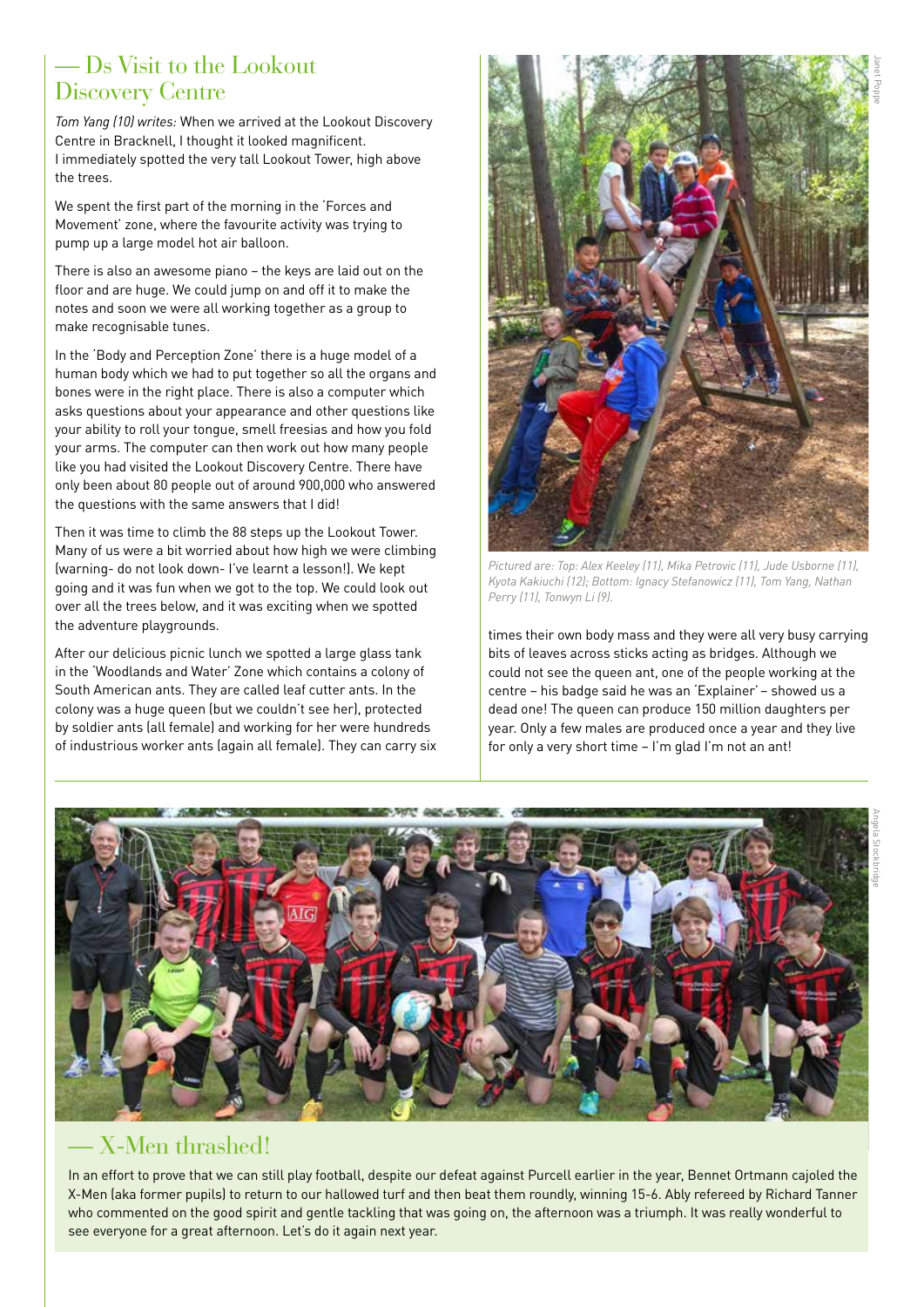#### — Music House Developments

Work continues apace on the Music House roof development. Shown here are pictures of the staircase taking shape and the first glimpse of the roof. All very exciting.



*First sight of the new roof*



*Music House Staircase*

### Fit and Fun

Pupils returned after the spring break to find some new fitness equipment purchased with funds generously given by the Friends and by Malcolm Singer, Director of Music, who kindly donated his fee from a conducting engagement. Here is Sebastian Banwell enjoying the cross-trainer.



— The Annual Easter Egg Hunt



*Selina Buser (17), Katherine Yoon, Elvina Auh (16) and Leonardo Jaffe Barbosa find a haul of eggs in the tree*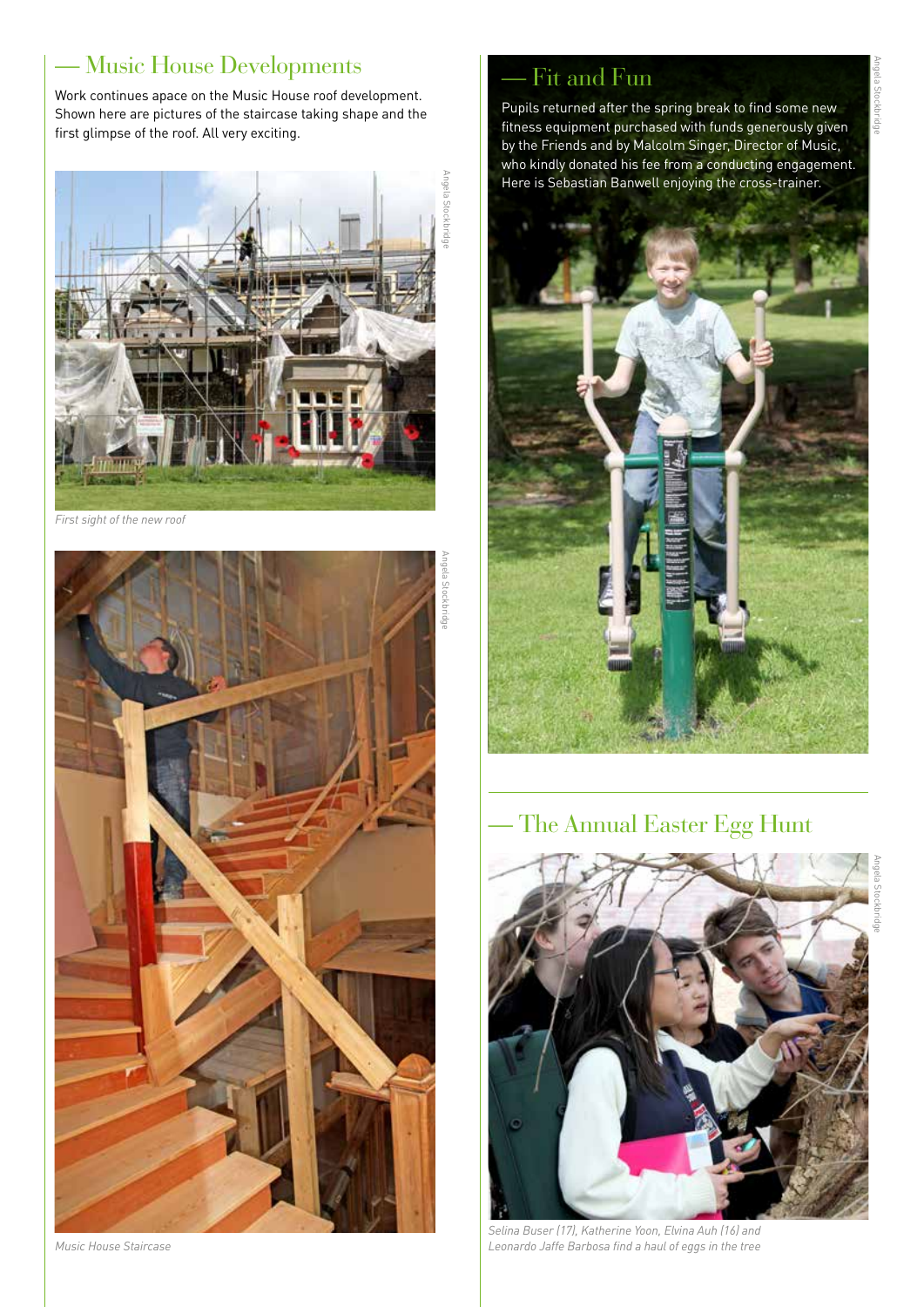## Staff News

**Bartholomew LaFollette** (2007) has been busy curating the Marryat Players' new Chamber Music Festival held in June to great acclaim. Other alumni joining Bart in the festival were Vladimir Waltham (2007), and Tetsuumi Nagata (2006). In addition to the festival concerts, there were masterclasses for junior string ensembles.

**Nathan Williamson** is pleased to announce the launch of the new Southwold Music Trust, supporting concerts and education and community music-making in his hometown of Southwold, on the Suffolk coast. Although it is a new charity, evidence of their work can be seen through the Southwold Concert Series – **[www.southwoldconcertseries.co.uk](http://www.southwoldconcertseries.co.uk)** – founded in 2008. Several former YMS students have performed in the series over the years, most recently Laura Snowden (2008). The trust has been chosen as one of the Southwold Town Mayor's supported charities for the year.



*Rehearsals in Southwold*

Commenting on **Oscar Colomina Bosch's** new work Entfaltung, the El Diario De Valladolid-El Mundo said: "What we heard made evident the facility of the composer to orchestrate: willingly dark, enigmatic interventions of the brass were interspersed amongst a balanced distribution of striking and subtle passages. The calls in the winds, a certain suspense, and a reference to the earth's pulse, emerged surprisingly in a clear piece that vanishes on the sound of the viola."

**Simon Larter-Evans** has been accepted onto the parttime Education Doctoral programme at the Institute of Education, University College London to research selfefficacy (the belief that you can do something) in young musicians and dancers studying at specialist vocational performance-arts schools in England. He will also become Head of Boarding from September 2015, responsible for ensuring that all boarding policies remain compliant with both the National Minimum Standards for Boarding and the ISI Regulatory Handbook, as well as for boarding staff induction and CPD.

Headmaster **Dr Richard Hillier** resumed his academic career briefly this term to deliver a paper entitled 'Arator and the unorthodox other' at the biennial conference of the International Society for Late Antique Literary Studies held in Oxford at the beginning of July.

#### — Leaving Staff

**Zoe Mather**, who has been teaching piano to our string players for 18 years, is leaving us this summer. An ex-pupil, she has been an excellent staff member, her skilful and sensitive approach has been much appreciated by pupils and staff alike. We shall miss her enormously and wish her all the very best. **Richard Hills**, our choral director, is also leaving after 5 years in the post to concentrate on his successful career as an organist. We have all enjoyed having him with us. **Foster Williams** (Maths and PE) is leaving at the end of the term to take up a full-time post at Elstree Prep School. He has had a great impact on the School in his short time with us – not least on the fitness levels of the pupils – and we wish him all the very best for his future career. We also say farewell this term, hopefully just for a short time, to our Outreach Officer **Nicola Darke** who begins her maternity leave in September. We look forward to hearing her happy news!

**Vanessa Casey** (Development Director) left us this term to become Campaign Director of Chichester Dementia. We are very grateful for all the work she did in setting up the Development Department and getting our Anniversary Appeal off to such an excellent start. **Julie Robinson** (Receptionist) also leaves us this term: we shall certainly miss her efficiency and friendliness in the School Office.

In The Menuhin Hall, **Tim McKeever** (Technical Assistant) leaves us to take up his placement with Sky TV: we hope very much to see him back with us in a year's time. **Wendy Gabriel** (Box-Office Assistant) is leaving at the end of the term after just over two years. We shall miss her friendly face in the Box Office and thank her for everything she has done.

#### — New Staff this term

We were delighted to welcome **Dr Anthony Medhurst** as our interim Development Director. Anthony has previously been in charge of Development Departments at Edith Cowan University, Western Australia and the University of Kent. We appreciate the help he is already giving us in our Anniversary Appeal. **Kendra Shute** has taken over as Resident Assistant Housemistress in Music House. We are very glad that she has agreed to stay on and help us until next summer. **Isabel Dawson** also joined us this term as Administrative Assistant in The Menuhin Hall. We extend a warm welcome to all our new staff.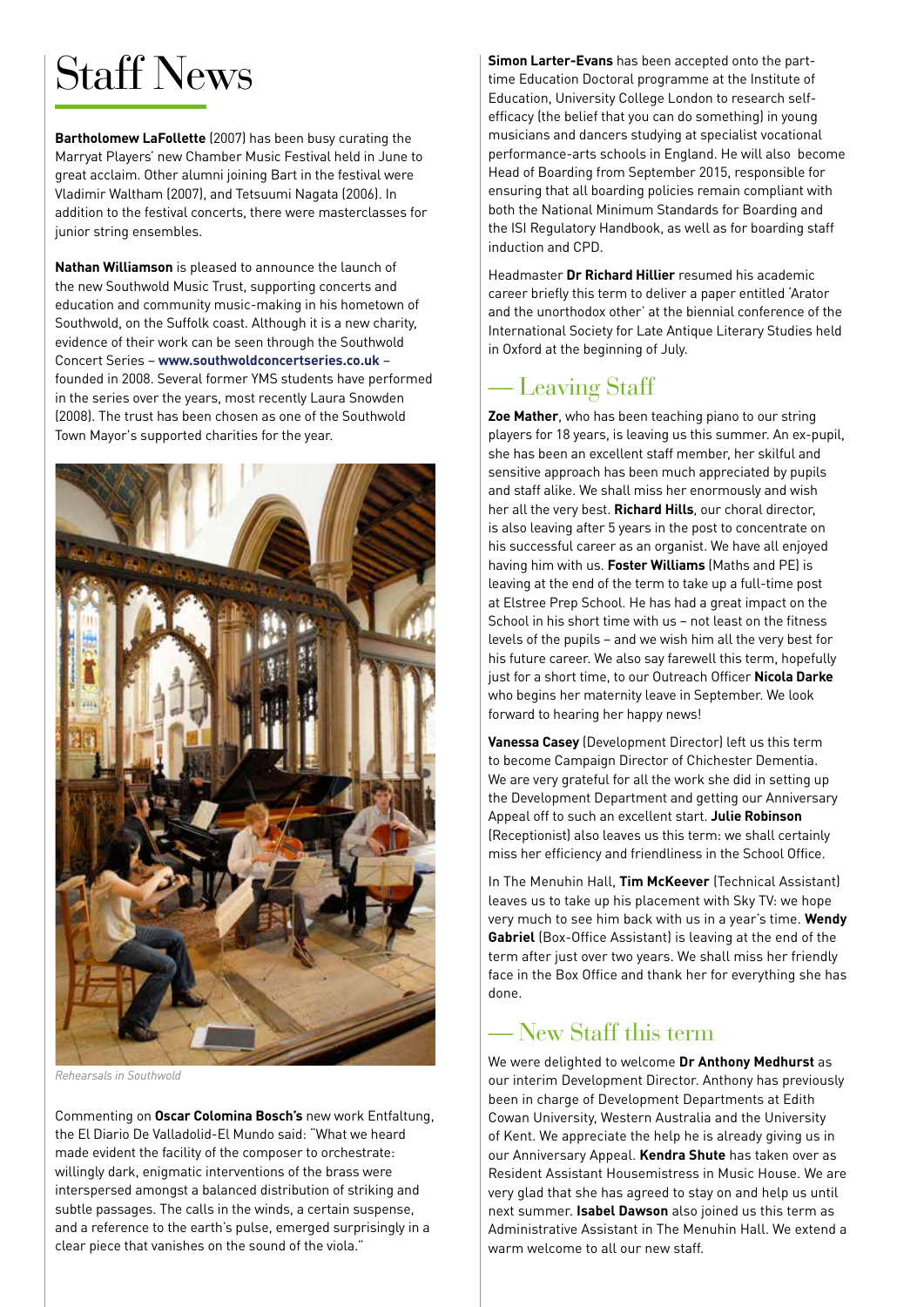#### — New Staff in September

**Alexis White**, former pupil and currently Head of Keyboard at St. Paul's Girl School, joins the music staff as Supporting Studies Piano Teacher. **David Young** also joins us as Choral Director.

In The Menuhin Hall we are delighted to welcome (back!) **Jamie Gamache** as Technical Assistant, **Katherine Peat** and **Clive Stevens** as Box Office Assistants, and **Cathy Mullins**, **Alex Chamberlain** and, another familiar face to many, **Alice Chivers** to the Bar Staff team. Welcome to them all.

## Other News

Former Headmaster **Nicolas Chisholm** recently became Chairman of the Brighton Philharmonic Orchestra and President Elect of the Incorporated Society of Musicians.

#### — Marie MacGregor 1932-2015

The School is very sad to announce the death of **Marie MacGregor**. She taught piano to our string players from 1976 to 1997. Her contribution to school life was very considerable indeed, and she was much loved by the many generations of pupils whose musical development she guided. After retirement she regularly attended concerts in The Menuhin Hall, and her cheerful presence will be sorely missed.

*Malcolm Singer writes:* Marie MacGregor was a proud Scot who made her home in Surrey with her husband Ron. She was a very fine musician – both pianist and violinist, and a great teacher. She joined the staff at the Menuhin School in 1976 and for more than twenty years taught piano to our string players. Generations of pupils benefited from her inspiring, caring and nurturing approach to her work, and she was loved and appreciated by one and all – staff and pupils.

As well as her work at the School, she played the violin in the Surrey Philharmonic, and she was at the heart of the School's relationship with that local orchestra, which has given so many pupils opportunities to gain experience either as concerto soloists or playing within the string section.

Marie was great fun and a wonderful colleague. The contributions that she and Ron made to school parties will live long in the memory: her playing the violin in a quartet, backing the pupils singing carols round the Christmas tree, and, on other occasions Ron, in full tartan regalia, playing the bagpipes.

After her retirement in 1997, Marie became a regular member of the audience at concerts given by the pupils, and particularly enjoyed our 50th Anniversary Celebrity Concerts when she had a chance to meet up with so many past pupils. We were honoured to be asked to provide some music at her funeral. A group of current pupils played the slow movement of Haydn's String Quartet Op 33 No 4 at the service, and other pupils performed music by Bach and Mendelssohn at the gathering in The Menuhin Hall foyer afterwards. Marie loved the school and its pupils and she will be sorely missed by all who had the privilege of working or studying with her.

We are also very sorry to hear that Jenny Ward Clark, who taught cello at the School 1981 – 1988, died on 1 March.

Michael Ward

**Marc** 



*Marie with Yehudi*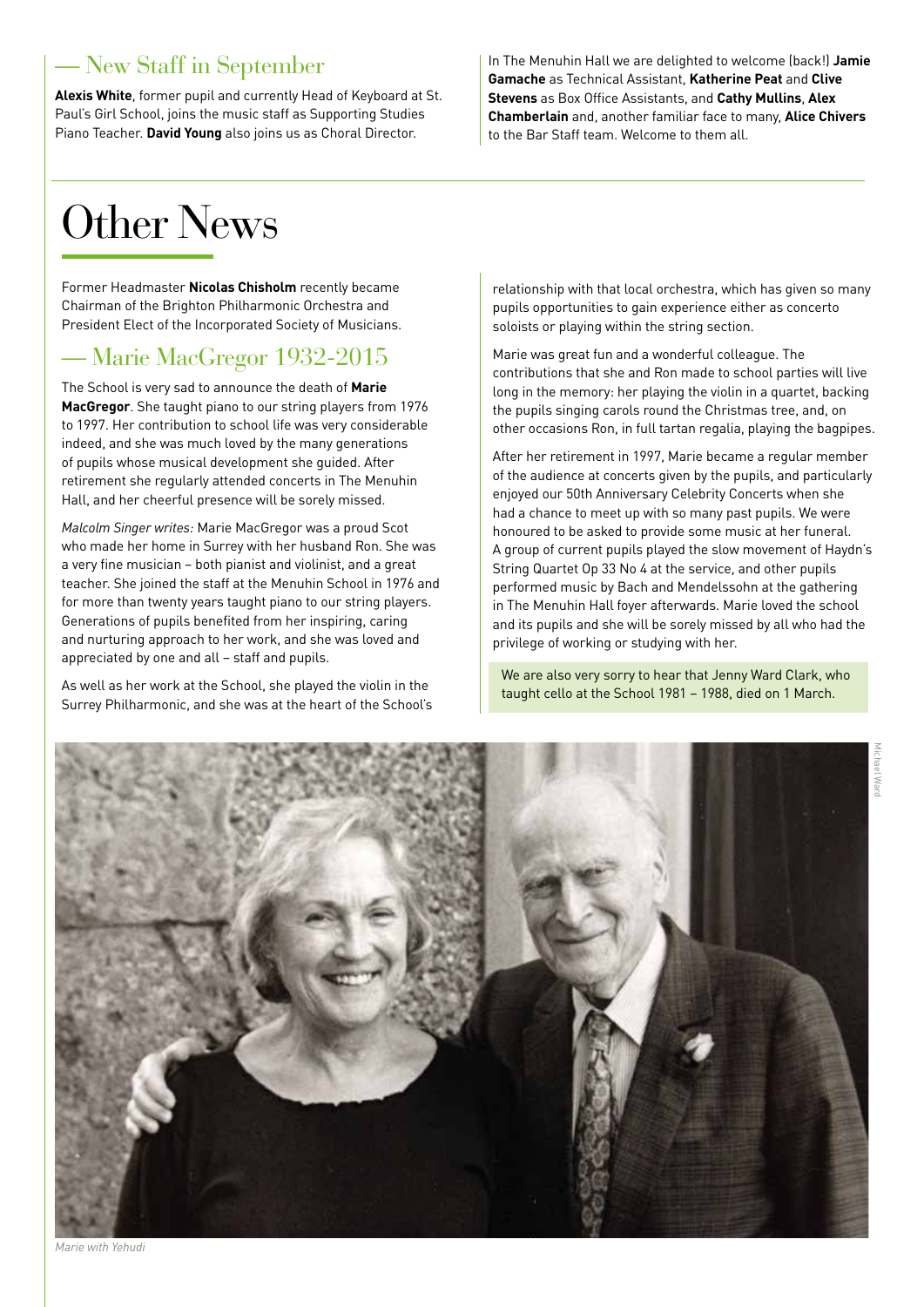## Alumni News

**Nick Logie** (1967) has just started a post-doctoral research project into 'perceptions of gender in orchestral conducting'. The research element comprises an on-line survey gathering the views of anyone who encounters conductors and conducting. The research is being carried out under the auspices of the Open University. All responses are completely anonymous: **[https://openuniversity.](https://openuniversity.onlinesurveys.ac.uk/perceptions-of-gender-in-orchestral-conducting) [onlinesurveys.ac.uk/perceptions-of-gender-in-orchestral](https://openuniversity.onlinesurveys.ac.uk/perceptions-of-gender-in-orchestral-conducting)[conducting](https://openuniversity.onlinesurveys.ac.uk/perceptions-of-gender-in-orchestral-conducting)**

Clapham Omnibus Director of Music **Sue Dorey** (1975) welcomes three current pupils, Samuel Staples, Damir Durmanovic and Frankie Carr (17) for a programme of duos and trios in July. The Endellion Quartet which includes **Andrew Watkinson** (1968), **Garfield Jackson** (1975) and **Ralph de Souza** (1977). **Laura Snowden** (2008) and **Tom Ellis** (2009) will also be playing at the Omnibus in September.

#### **Angela Rathjen-Munchow** (1973) and **Niall Brown**

(1979) both play in the Luxemburg Philharmonic and each have their own quartet, the Henri Pensis and the Kreisler Quartets respectively. Both came together for the Mendelsohn octet to great acclaim earlier this year.

**Antonio Lysy** (1979) announces an exciting programme of events in his Incontri in Terra di Siena where he is Direttore Artistico. The Daily Telegraph says *"Classical music insiders consider Incontri in Terra di Siena to be among the top three summer chamber music festivals in Italy – and the setting is breathtaking"*.

Antonio is also busy touring his multi-media show Te Amo, Argentina, dedicated to his father Alberto, in Memphis and Pasadena, and Toronto in the summer. Next year his group will open the Piatigorsky International Cello Festival. To end the year, Antonio will be performing the 6 Bach Suites (for the first time in chronological order in one evening) in Santa Monica, CA on the beautiful Broad Stage on 20 December.

**Daniel Hope** (1983) has been named Music Director of the Zurich Chamber Orchestra. An exclusive Deutsche Grammophon artist since 2006, Daniel has a long association with the Zurich Chamber Orchestra. He made his first appearance with the ensemble in 2006.

**Dr Jo Lowe** (nee Steele) (1985) has recently qualified as a doctor of Medicine and is working at the Norfolk & Norwich University Hospital. She also has two children and remembers the School with great fondness.

**Tatiana Berman** (1998) who runs the Constella Festival was featured in The Huffington Post. A quick search on The Huffington Post web site for "The Ohio Festival That's Challenging The Misconceptions Of Classical Music" will also reveal her video.

**Cheryl Frances Hoad's** (1998) cello concerto, Katharthis, commissioned by **David Cohen** (1998) and performed with the Rambert Orchestra in Henry Wood Hall, will be released in September. Cheryl will also have a piece performed in the Proms on 20 July at Cadogan Hall. It is a new piece for the Cardinall's Musick, written as a homage to Tallis.

**[Anna Harpham](https://www.facebook.com/anna.harpham?fref=photo)** (2002) gave birth to a beautiful baby boy William George on 14 April weighing 7Ib 1 oz. Mum says he is absolutely perfect and Ellie loves being a big sister!

**Qian Wu** (2002) has been awarded a highly sought-after three-year residency with the Chamber Music Society of Lincoln Center. Qian was selected from 237 applicants, 41 of whom competed for eight places in a vigorous live competition.

**Vlad Maistorovici** (2004) launched a new chamber music festival in Romania which took place in June in the gorgeous medieval town Brasov. Former pupils **Valeriy Sokolov**  (2005), **Natalie Klouda (Dick)** (2002), **Pau Codina** (2006) and **Irina Botan** (2000) performed at the first edition of "vibrate!festival", set up by Vlad Maistorovici and pianist Diana Ionescu to explore ways of refreshing the listening experience of classical music.

**Jacob Shaw** (2005) made his Carnegie Hall debut and, following the concert, was approached by Roven Records to record a double CD called #DEBUT to be released at the end of the summer. Jacob has recorded the Brahms cello sonatas with José Gallardo and the Britten solo cello suite plus world music from China, Persia, folk and other delights. You can pre-order here **[www.jacobshaw.de](http://www.jacobshaw.de)** where the discount code YMS2015 will be valid until 1 August.

**Jonathan Bloxham** (2007) Artistic Director and founder of Northern Chords, the rapidly growing international music festival, has enjoyed another sparkling year. See more here: **[www.northernchords.com](http://www.northernchords.com)**. Jonathan has also launched another special project **[www.100faces.uk](http://www.100faces.uk)** which brings together music and photography, celebrating art as a language common to all.

**Agata Daraškaité** (2008) graduated from the RCM last year winning two special prizes: the Jacqueline Ward Memorial Prize for strings and the Queen Elizabeth The Queen Mother Rosebowl which she received from HRH Prince Charles in March this year.

**Jun Sasaki** (2008) has been appointed Co-principal cello at the Gothenburg Symphony Orchestra, the National Orchestra of Sweden.

**Tanja Roos** (2012) has been accepted into the Verbier Festival Academy this summer, and also received a Presidential Distinction Award in order to attend the New England Conservatory with Miriam Fried starting in September.

**Jamal Aliyev** (2013) won the RCM concerto competition performing Tchaikovsky's Rococo Variations with the RCM Philharmonic in December, and in March recorded his debut CD with Anna Fedorova on a Russian theme with Champs Hill Records. In April Jamal won First Prize at the Bromsgrove International Competition.

**Leo Plashinov-Johnson** (2014) was awarded joint second place at the 'Young Virtuosos' international competition in Bulgaria. No first prize was awarded. Leo was also successful in his ambition to study with Kim Kashkashian at the New England Conservatory, Boston starting this autumn.

**Anas Romdhani** (2014) played Tchaikovsky's violin Concerto with the Tunisian Symphony Orchestra at the Municipal Theatre of Tunis on the 14 April, 9 years after his debut with the same orchestra on the same stage.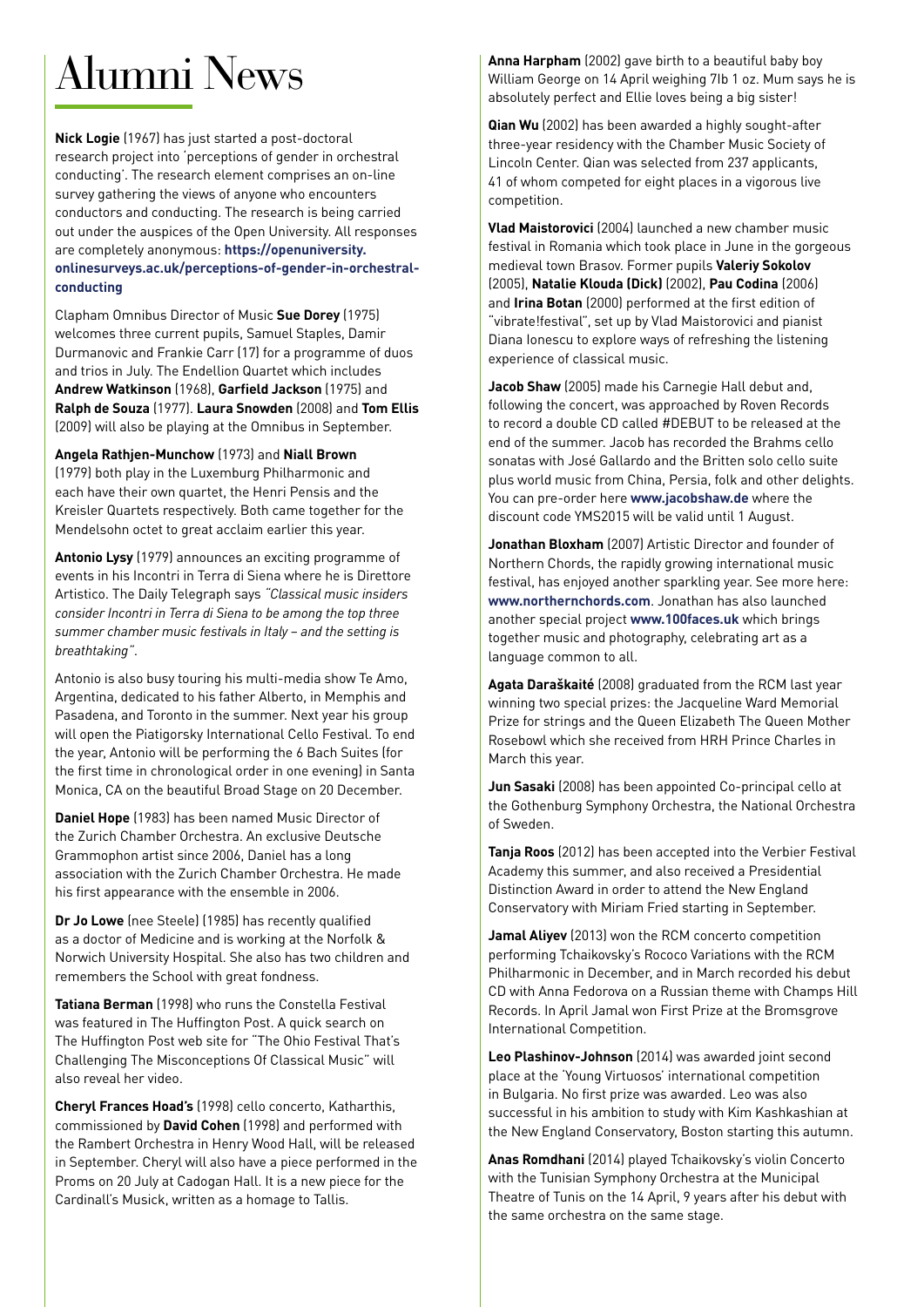### Friends & Hall News

### — Friends Bridge Tea

The Friends Events Committee hosted their third bridge tea this term in The Menuhin Hall foyer. Forty-eight bridge players attended the event and raised an impressive £498. We are very grateful to everyone who attended the event and donated raffle prizes.

We would like to thank the Friends Events Committee for organising another fantastic event, especially Jean and Jo in the School kitchen for producing some more wonderful sandwiches and cakes.

We hope to hold another bridge tea next year. If you would like to register your interest in attending, please contact The Friends Office on 01932 584791 or **[friends@yehudimenuhinschool.co.uk](mailto:friends@yehudimenuhinschool.co.uk)**

#### — Free Friends Event

Following the success of the talk *A Day in the Life of The Yehudi Menuhin School* last spring, we decided to organise another free event exclusively for the Friends of the School. On 14 May the Headmaster, Dr Richard Hillier, interviewed alumni and now teachers at the School, Bartholomew LaFollette and Thomas Carroll. Dr Hillier asked them about their first day at the School, their memories of teachers and fellow pupils, and how they juggle their professional career with teaching at the School. The pair also performed a short concert with YMS pupil, Jean-François Carrière (18).

This enjoyable and entertaining event was attended by around fifty Friends, with many choosing to enjoy a delicious lunch beforehand.

Thank you to Bartholomew and Thomas for taking part in the event. We hope you enjoyed it as much as the Friends did!







*Tom Kirby puts on a fresh lick of paint*

#### — Best Friend and Concert sponsorship opportunities

We recently launched a new membership – Best Friend. In addition to the benefits already currently received by Friends, Best Friends also receive for just £100 per year:

- Two complimentary tickets to a Summer Festival concert and an invitation to the pre-concert reception as part of the Summer Festival
- Priority booking for 4 tickets during booking period for concerts and events in The Menuhin Hall
- Priority invitations to pre-concert drinks receptions
- Exclusive Best Friend Pin Badge

We are also offering Friends the opportunity to sponsor a Showcase concert. Sponsors will have the chance to host a post-concert reception where you and up to twenty of your guests can meet and chat to the pupils who have performed. One concert a term will be available for sponsorship, at a cost of £850 which includes refreshments and four complimentary tickets to the concert. We can also reserve up to sixteen additional tickets for you to purchase for your guests. If you would like to become a Best Friend or are interested in sponsoring a Showcase concert, please contact the Development Department on 01932 584797 or **[development@yehudimenuhinschool.co.uk](mailto:development@yehudimenuhinschool.co.uk)**

#### — Hall Hire

The Hall may be hired for any kind of celebration or memorial occasion at any time of year depending on availability. With menus to suit all budgets and tastes and we can recommend florists, entertainers and give you all the help you may require. For certain occasions it is also possible to request a performance from pupils of The Yehudi Menuhin School. Income from events goes directly into our student aid fund.

Visit **[www.yehudimenuhinschool.co.uk](http://www.yehudimenuhinschool.co.uk)** for more details or call the Hall Manager Ambrosine Desoutter on 01932 584408 to discuss your requirements.

Penny Wright